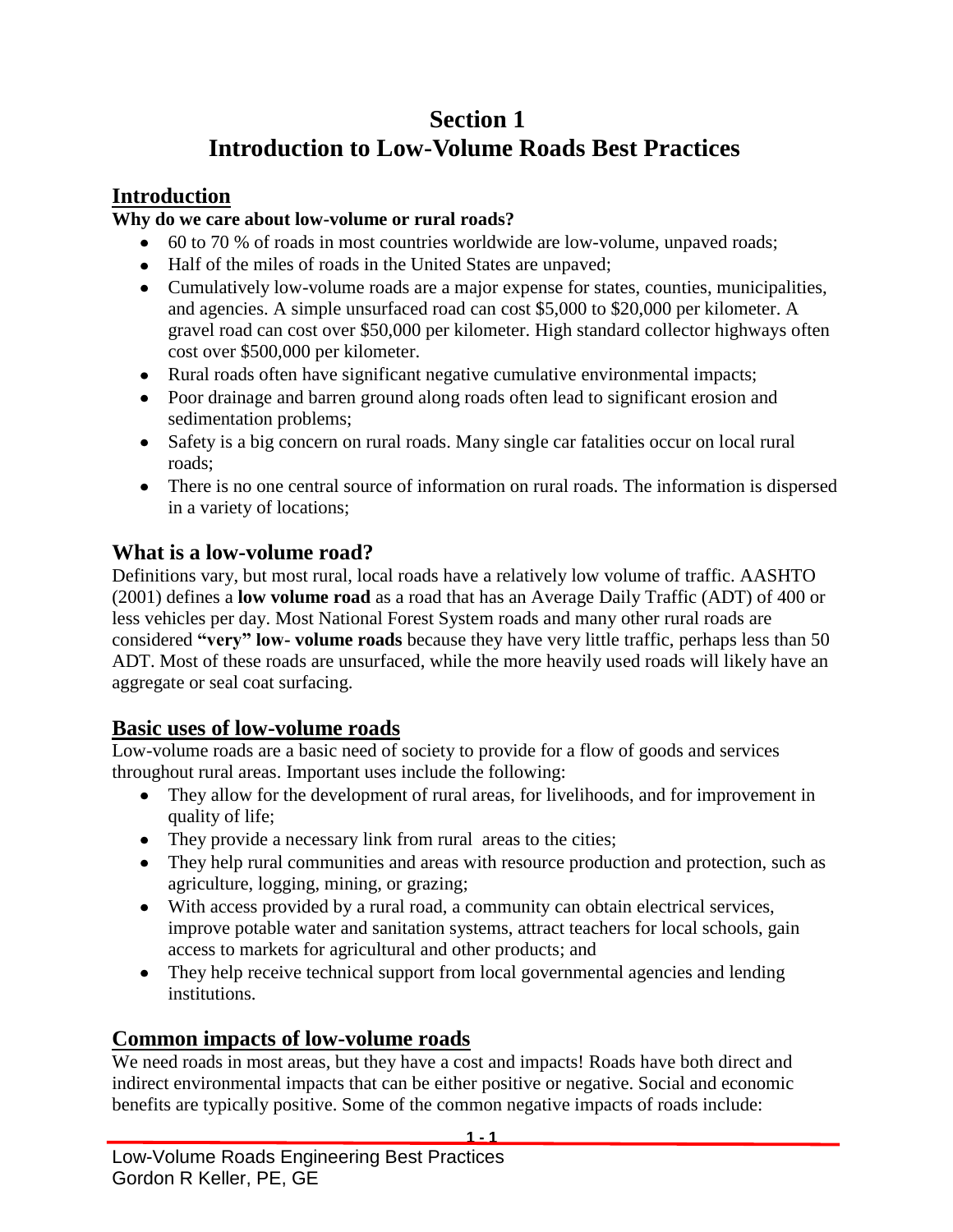- Production of sediment and degradation of water quality.
- Wildlife mortality and habitat fragmentation;
- Barriers to fish and aquatic organisms;
- Ingress of invasive species and noxious weeds;
- Illegal logging and hunting due to improved road access; and
- Changes in land use and social conditions, especially along the road corridor.

Many of these negative impacts can be eliminated or minimized through environmental analysis, good planning and design, appropriate design standards, application of mitigation measures, and good road maintenance. Figure 1.1 shows the minimum impacts of a rural, low-standard road compared to a highway. **Appropriate design standards should balance road user needs, costs, safety, and environmental impacts.**



#### **Figure 1.1 The impacts of varying design standards on construction and terrain modification.**

Environmental Analysis, using an **interdisciplinary** team approach with resource specialists, should be used for road planning and design to identify impacts and appropriate mitigation measures.

Development in and around parks, reserves or forest areas may produce negative impacts, particularly to local residents or indigenous groups. In some sensitive areas roads should not be built, since the impacts and induced changes are often irreversible.

### **NOTES:**

Low-Volume Roads Engineering Best Practices Gordon R Keller, PE, GE **1 - 2 \_\_\_\_\_\_\_\_\_\_\_\_\_\_\_\_\_\_\_\_\_\_\_\_\_\_\_\_\_\_\_\_\_\_\_\_\_\_\_\_\_\_\_\_\_\_\_\_\_\_\_\_\_\_\_\_\_\_\_\_\_\_\_\_\_\_\_\_\_\_\_\_\_\_\_\_\_\_ \_\_\_\_\_\_\_\_\_\_\_\_\_\_\_\_\_\_\_\_\_\_\_\_\_\_\_\_\_\_\_\_\_\_\_\_\_\_\_\_\_\_\_\_\_\_\_\_\_\_\_\_\_\_\_\_\_\_\_\_\_\_\_\_\_\_\_\_\_\_\_\_\_\_\_\_\_\_ \_\_\_\_\_\_\_\_\_\_\_\_\_\_\_\_\_\_\_\_\_\_\_\_\_\_\_\_\_\_\_\_\_\_\_\_\_\_\_\_\_\_\_\_\_\_\_\_\_\_\_\_\_\_\_\_\_\_\_\_\_\_\_\_\_\_\_\_\_\_\_\_\_\_\_\_\_\_ \_\_\_\_\_\_\_\_\_\_\_\_\_\_\_\_\_\_ \_\_\_\_\_\_\_\_\_\_\_\_\_\_\_\_\_\_\_\_\_\_\_\_\_\_\_\_\_\_\_\_\_\_\_\_\_\_\_\_\_\_\_\_\_\_\_\_\_\_\_\_\_\_\_\_\_\_\_\_\_\_\_\_\_\_\_\_\_\_\_\_\_\_\_\_\_\_**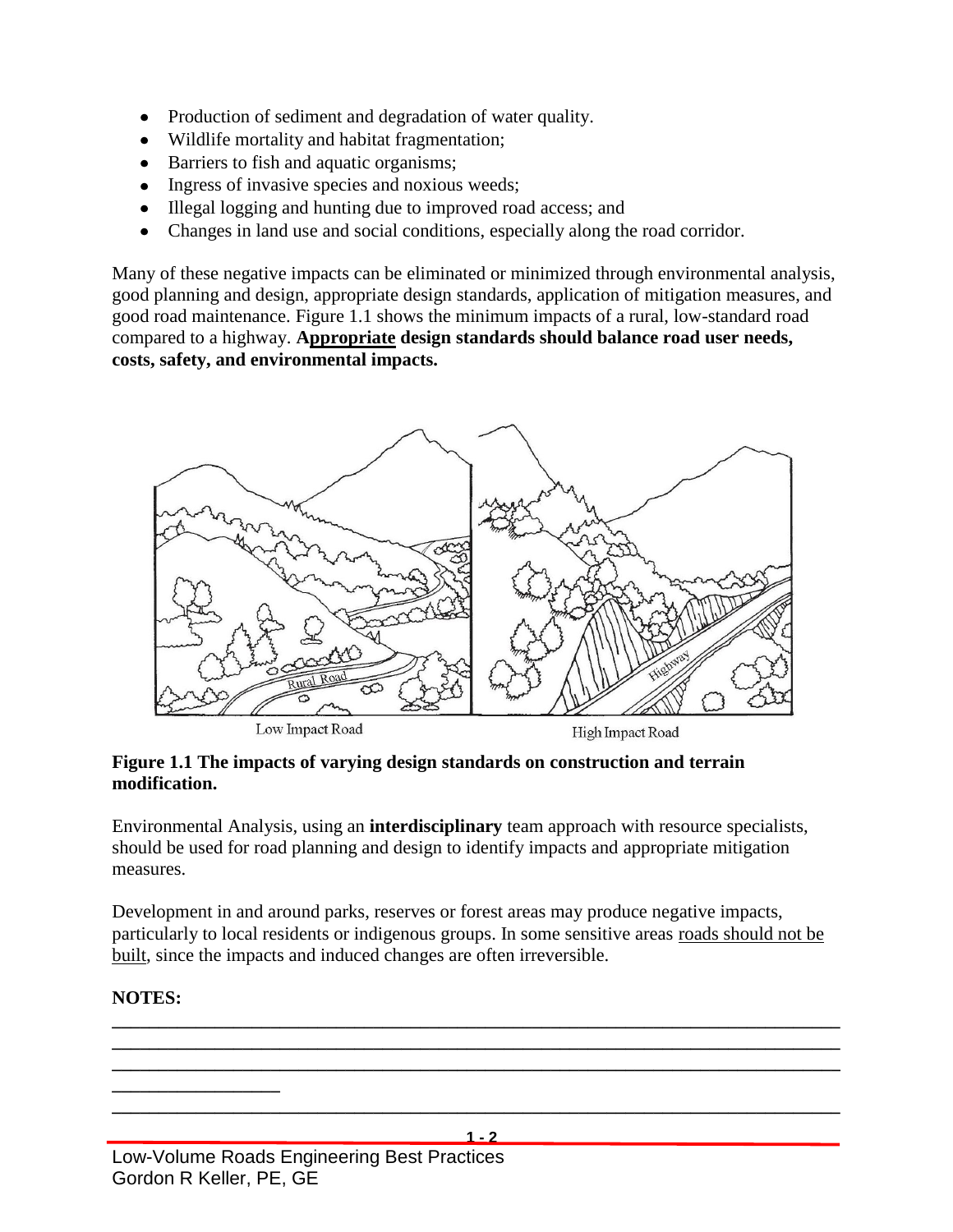# **How do we achieve a good low-volume road?**

**\_\_\_\_\_\_**

Good "Road Engineering" involves a blend of three basic components:

- 1. **Application of Sound, Basic Engineering and Design Concepts**, including Good Transportation Planning and Location, Drainage Analysis, Stable Slopes, Proper Selection of Roadway Materials, and Maintenance of all the Improvements;
- 2. **Environmental Awareness and Application of Practical Environmental Mitigation Measures**, such as Environmental Analysis, Consideration of Social Issues, Erosion and Sediment Control, Fish Passage and Wildlife Crossings, Invasive Species Control; and
- 3. **Use of Appropriate, Innovative Technologies** to facilitate work and make it more cost-effective, including GIS Mapping, use of Geosynthetics, Trenchless Technology, Mechanically Stabilized Earth Structures, and simple In-Situ Site Characterization tools.

Road engineering is a process. A stable, safe, cost-effective, and minimum impact road requires a combination of basic planning, road location, design, construction and quality control, and maintenance. Some of the best environmental mitigations for a road are good planning and good design:

- Environmental Analysis should be the beginning and an integral part of the planning process. Communication between all interested parties is critical!;
- Road location is needed to optimize the use of the road and avoid costly, problematic, and high impact areas;
- Road design involves most aspects of the road template and drainage, and is where many mitigation measures are incorporated;
- Good construction techniques are needed to implement the design. Construction requires some degree of quality control and often some sampling and testing. Remember, "**You get what you Inspect, Not what you Expect**"!; and
- Every road, no matter how well built, needs ongoing and long-term maintenance. Good planning, design and construction just reduce the amount of needed maintenance; and
- Seasonally close rutting roads and eliminate unwanted roads where possible.

Road design and incorporating environmental protection measures involves a number of key design issues, as outlined below:

- Natural drainage crossings must be carefully selected and properly sized, designed, a protected. Structures used include bridges, fords, or culverts;
- Adequate surface drainage is important to avoid fast, concentrated flows on the road, in road ditches, and at cross-drain outlets;
- Roads need stable cut and fill slopes, and apply slope stabilization measures such as drainage, vegetation, or retaining structures where appropriate;

**1 - 3**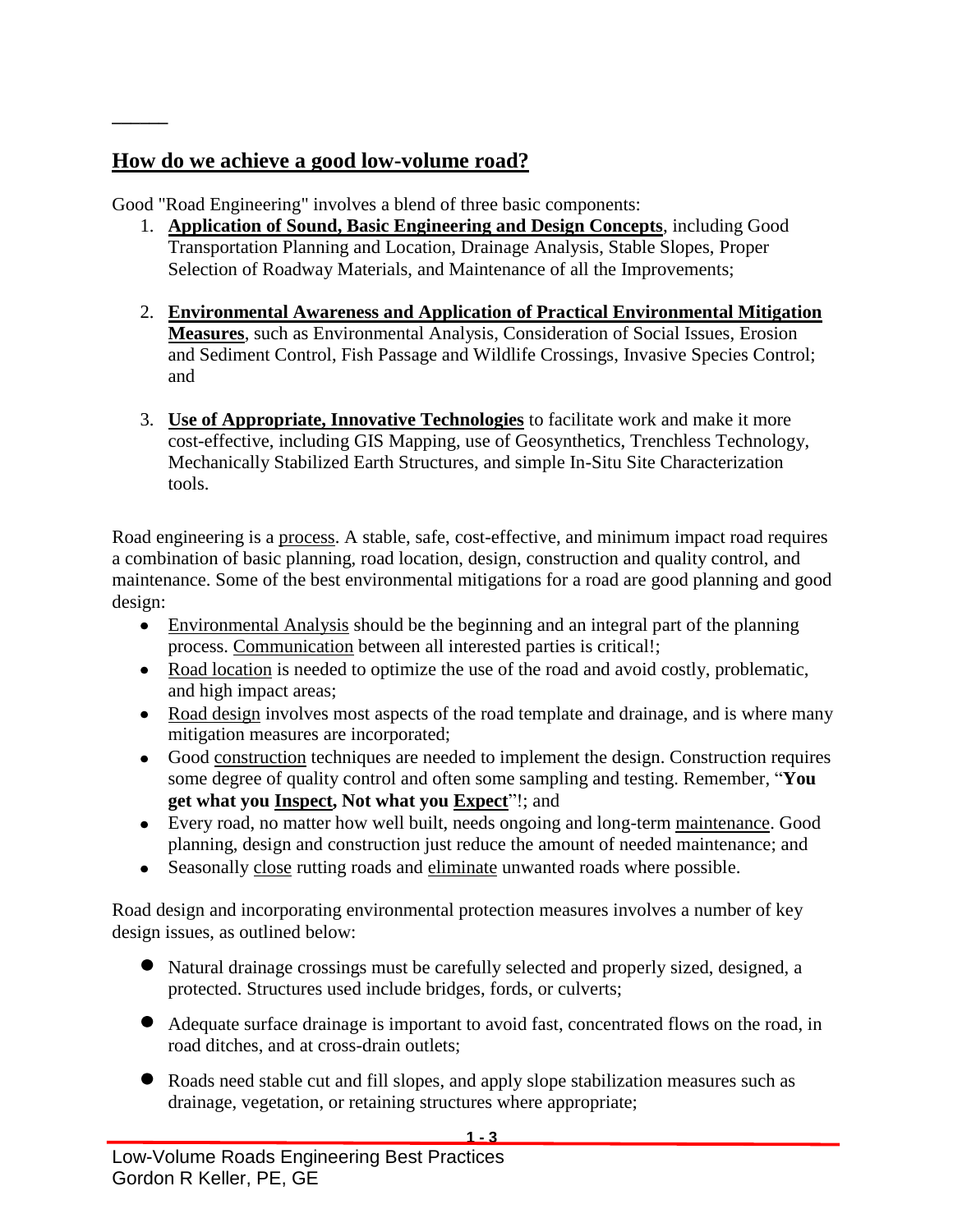- Roads should ideally be surfaced with quality materials for structural support, erosion control, and rider comfort. Marginal materials may be used with varying results. Development of materials sources can significantly reduce road costs, but sources should then be reclaimed;
- Finally, erosion control measures should be an integral part of every project. Gully stabilization should be undertaken where needed. Usually gullies only grow larger with time.

Each of the above mentioned items are important elements for a good road! Design details vary with specific geographic and climatic regions. Thus local experience and knowledge are very important in rural roads.

**\_\_\_\_\_\_\_\_\_\_\_\_\_\_\_\_\_\_\_\_\_\_\_\_\_\_\_\_\_\_\_\_\_\_\_\_\_\_\_\_\_\_\_\_\_\_\_\_\_\_\_\_\_\_\_\_\_\_\_\_\_\_\_\_\_\_\_\_\_\_\_\_\_\_\_\_\_\_ \_\_\_\_\_\_\_\_\_\_\_\_\_\_\_\_\_\_\_\_\_\_\_\_\_\_\_\_\_\_\_\_\_\_\_\_\_\_\_\_\_\_\_\_\_\_\_\_\_\_\_\_\_\_\_\_\_\_\_\_\_\_\_\_\_\_\_\_\_\_\_\_\_\_\_\_\_\_ \_\_\_\_\_\_\_\_\_\_\_\_\_\_\_\_\_\_\_\_\_\_\_\_\_\_\_\_\_\_\_\_\_\_\_\_\_\_\_\_\_\_\_\_\_\_\_\_\_\_\_\_\_\_\_\_\_\_\_\_\_\_\_\_\_\_\_\_\_\_\_\_\_\_\_\_\_\_**

**\_\_\_\_\_\_\_\_\_\_\_\_\_\_\_\_\_\_\_\_\_\_\_\_\_\_\_\_\_\_\_\_\_\_\_\_\_\_\_\_\_\_\_\_\_\_\_\_\_\_\_\_\_\_\_\_\_\_\_\_\_\_\_\_\_\_\_\_\_\_\_\_\_\_\_\_\_\_**

### **NOTES:**

**\_\_\_\_\_\_**

**\_\_\_\_\_\_\_\_\_\_\_\_\_\_\_\_\_\_**

### **Best Management Practices**

**Best Management Practices or "BMPs"** are those principals and engineering design practices that can protect water quality and improve function of the road when properly applied. BMPs also represent good road design and construction practices that can reduce long-term road costs by preventing failures, eliminating repair needs, and reducing road maintenance.

The key objectives of Best Management Practices are:

- To produce a safe, cost-effective, environmentally friendly, and practical road design that is supported by and meets the needs of the users;
- To protect water quality and reduce sediment into water bodies (see Figure 1.2);
- To avoid conflicts with land use;
- To protect sensitive areas and reduce ecosystem impacts;
- To maintain natural channels, natural stream flows, and maintain passage for aquatic organisms;

**\_\_\_\_\_\_\_\_\_\_\_\_\_\_\_\_\_\_\_\_\_\_\_\_\_\_\_\_\_\_\_\_\_\_\_\_\_\_\_\_\_\_\_\_\_\_\_\_\_\_\_\_\_\_\_\_\_\_\_\_\_\_\_\_\_\_\_\_\_\_\_\_\_\_\_\_\_\_ \_\_\_\_\_\_\_\_\_\_\_\_\_\_\_\_\_\_\_\_\_\_\_\_\_\_\_\_\_\_\_\_\_\_\_\_\_\_\_\_\_\_\_\_\_\_\_\_\_\_\_\_\_\_\_\_\_\_\_\_\_\_\_\_\_\_\_\_\_\_\_\_\_\_\_\_\_\_ \_\_\_\_\_\_\_\_\_\_\_\_\_\_\_\_\_\_\_\_\_\_\_\_\_\_\_\_\_\_\_\_\_\_\_\_\_\_\_\_\_\_\_\_\_\_\_\_\_\_\_\_\_\_\_\_\_\_\_\_\_\_\_\_\_\_\_\_\_\_\_\_\_\_\_\_\_\_**

- To minimize ground and drainage channel disturbance (see Figure 1.3);
- To minimize wildlife impacts, mortality and habitat fragmentation; and
- To stormproof or extend the useful life of roads.

### **NOTES:**

**\_\_\_\_\_\_\_\_\_\_\_\_\_\_\_\_\_\_**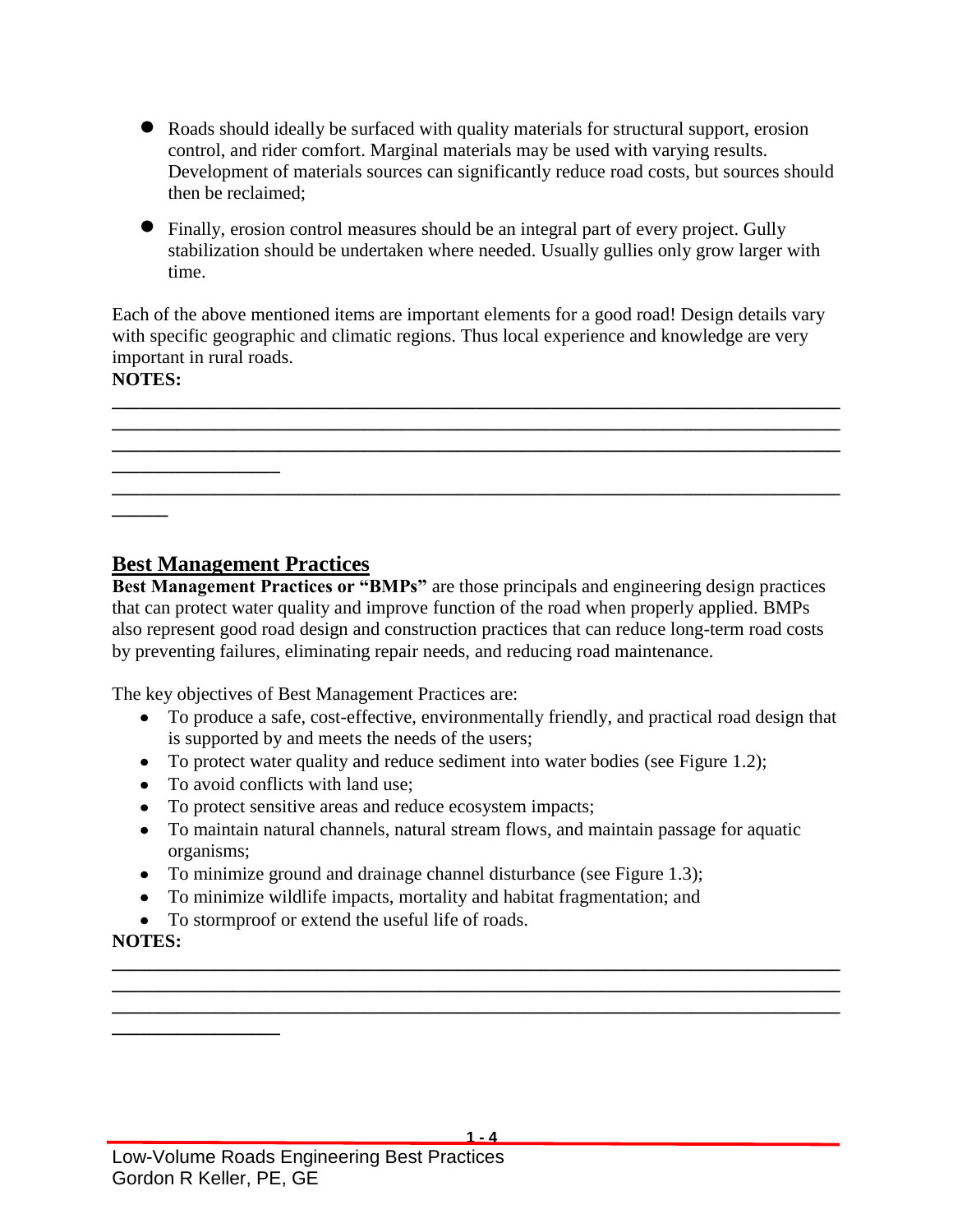

**Figure 1.2 Sediment protection measures at stream crossings.**



**LARGE FILL WITH PIPE** 

LOW ARMORED DIP AND FILL

#### **Figure 1.3 A large fill versus small fill and armored dip on a low-volume road, thus minimizing ground disturbance.**

Key Best Practices to maximize the utility of and minimize the impacts of roads include the following:

- Involve the road users and population affected by the road;
- Minimize road width and area of disturbance, but provide for road safety;
- Avoid problematic areas such as wet areas, steep slopes, or unstable terrain;
- Design drainage crossing with adequate flow capacity and protection measures;
- Avoid alteration of natural drainage patterns;
- Control drainage and water flow on the road surface and in ditches;
- Minimize the "connectivity" between roads and streams, and prevent "diversion  $\bullet$ potential" of streams;
- Incorporate animal crossings and aquatic organism passage into projects;
- Prevent spread of noxious, exotic or invasive weeds;
- Use stable cut and fill slope angles to minimize slope failures;
- Install needed slope stabilization measures to reduce mass wasting and use structures and drainage as needed;
- Stabilize the roadbed driving surface and have a structurally sound roadway;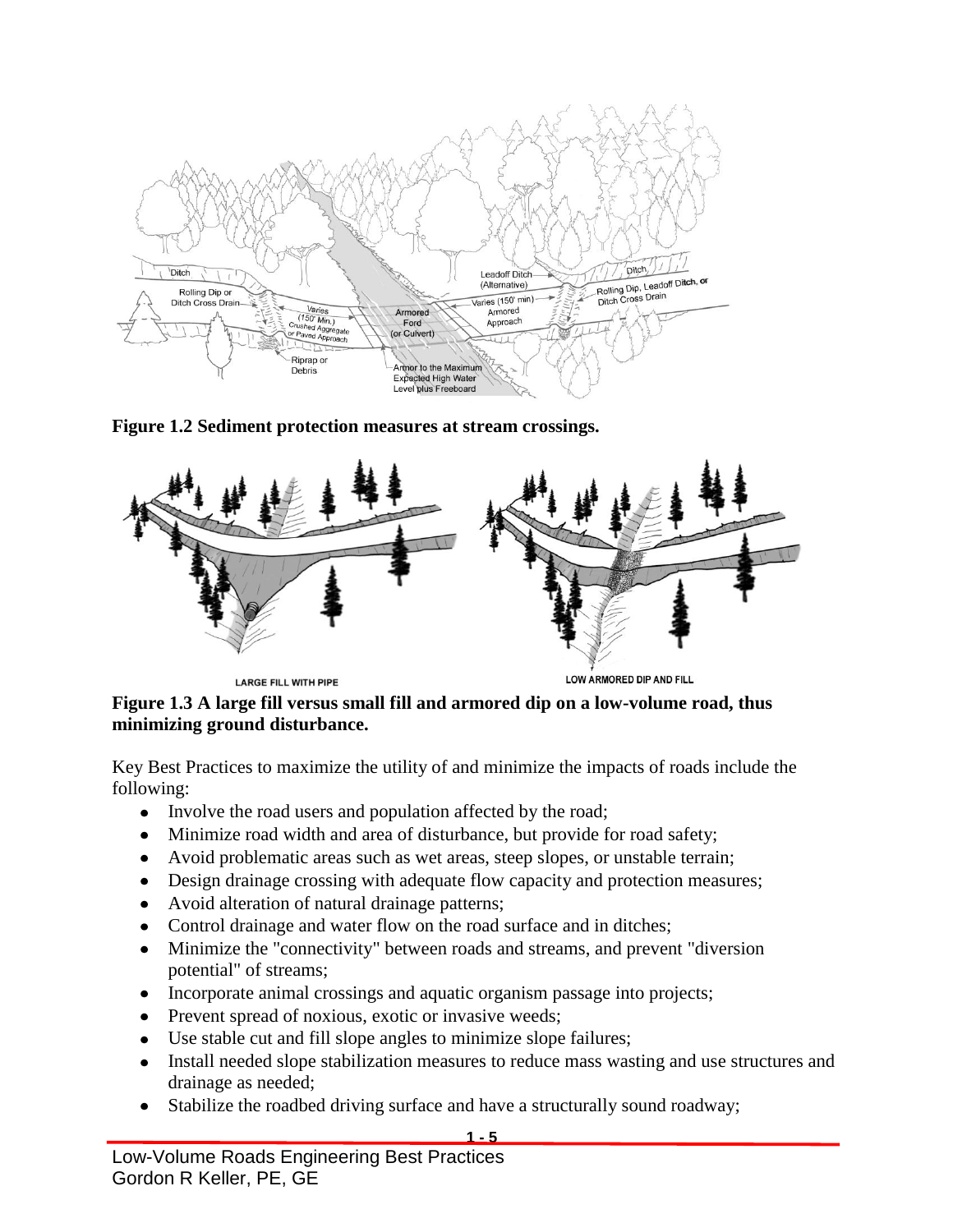- Develop quarries and borrow pits for roadway materials, but rehabilitate them;
- Apply erosion control measures to protect exposed soil areas (see Figure 1.4) and use gully stabilization measures;
- Plan and budget for thorough, routine and periodic road maintenance;
- Control road use or close unneeded roads where possible;
- Use innovative, appropriate technologies where cost-effective; and
- Have knowledgeable, trained personnel to build, manage, and maintain your road system.



#### **Figure 1.4 Erosion control measures along a road and in disturbed areas.**

Key to the development and maintenance of a good low-volume road system is hiring and retaining good, well-trained, and experienced engineers! They can evaluate problems, consider local conditions and resources, develop sound designs, and implement or adapt Best Practices as appropriate**. "Ideas are a dime a dozen. People who put them into action are priceless"** *(A. Einstein).*

Low-Volume Roads Engineering Best Practices **1 - 6 Introduction**